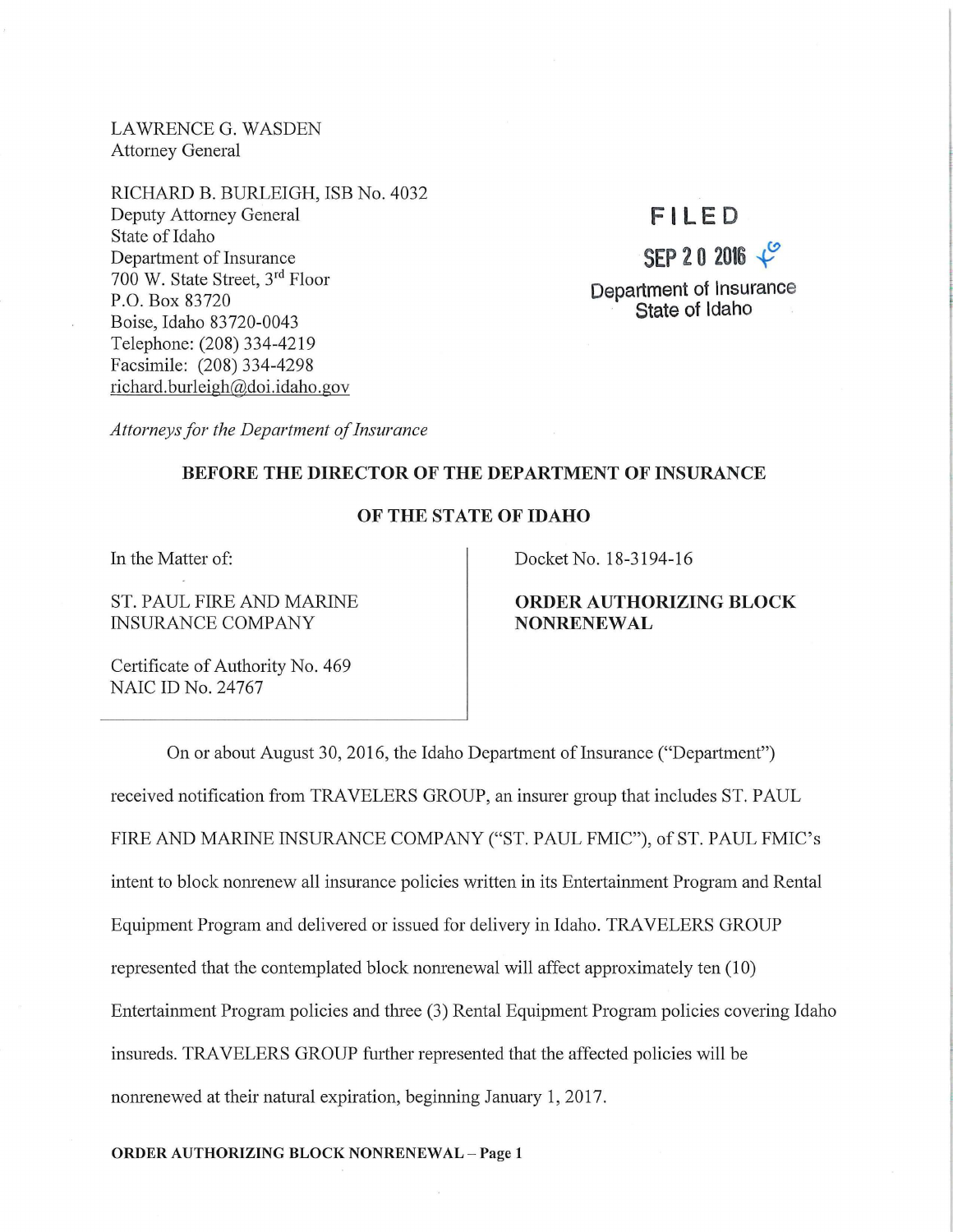The Director, having reviewed the foregoing and the requirements of Idaho Code § 41- 1841(1), and acting pursuant to the authority set forth in Idaho Code  $\S$  41-210(2),

THE DIRECTOR HEREBY FINDS that the proposed effective date of the contemplated block nonrenewal complies with the one hundred twenty (120) day notice requirement to the Director, as set forth in Idaho Code  $\S$  41-1841(1).

NOW THEREFORE, IT IS HEREBY ORDERED that ST. PAUL FMIC is authorized, pursuant to Idaho Code  $\S$  41-1841, to effectuate a block nonrenewal of its Entertainment Program and Rental Equipment Program insurance policies delivered or issued for delivery in Idaho, which, based on representations made to the Department, will affect approximately ten  $(10)$  Entertainment Program policies and three  $(3)$  Rental Equipment Program policies covering Idaho insureds. ST. PAUL FMIC shall begin nonrenewing the affected policies at each policy's natural expiration date occurring on or after January 1, 2017. ST. PAUL FMIC shall provide advance notice to policyholders affected by the nonrenewals authorized by this order in accordance with the notice provisions included in the company's applicable insurance policies.

THIS ORDER is a final order of the Director and is EFFECTIVE IMMEDIATELY. DATED this  $\mathbb{Z}^{\mathbb{Z}^+}$  day of September, 2016.

> STATE OF IDAHO DEPARTMENT OF INSURANCE

Han Climers

Director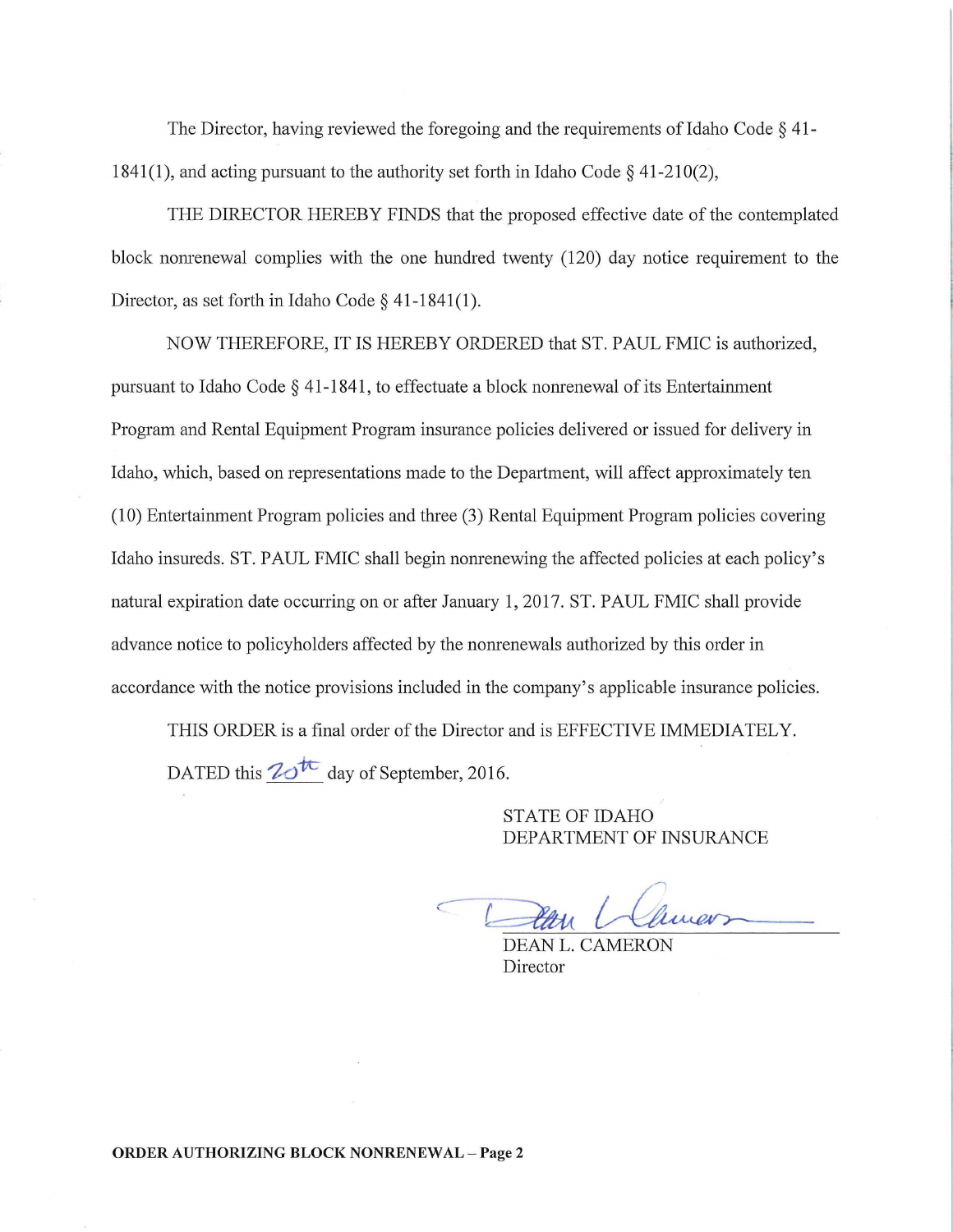#### NOTIFICATION **OF RIGHTS**

This Order constitutes a final order of the Director. Any party may file a motion for reconsideration of this final order within fourteen (14) days of the service date of this order. The Director will dispose of the petition for reconsideration within twenty-one (21) days of its receipt, or the petition will be considered denied by operation of law. *See,* Idaho Code  $§ 67-5246(4).$ 

Pursuant to Idaho Code  $\S$ § 67-5270 and 67-5272, any party aggrieved by this final order may appeal it by filing a petition for judicial review in the district court of the county in which: (1) the hearing was held; or (2) the final agency action was taken; or (3) the aggrieved party resides or operates its principal place of business in Idaho; or (4) the real property or personal property that was the subject of the agency decision is located. An appeal must be filed within twenty-eight (28) days of: (a) the service date of this final order; or (b) an order denying a petition for reconsideration; or (c) the failure within twenty-one (21) days to grant or deny a petition for reconsideration, whichever is later. *See,* Idaho Code § 67-5273. The filing of a petition for judicial review does not itself stay the effectiveness or enforcement of the order under appeal.